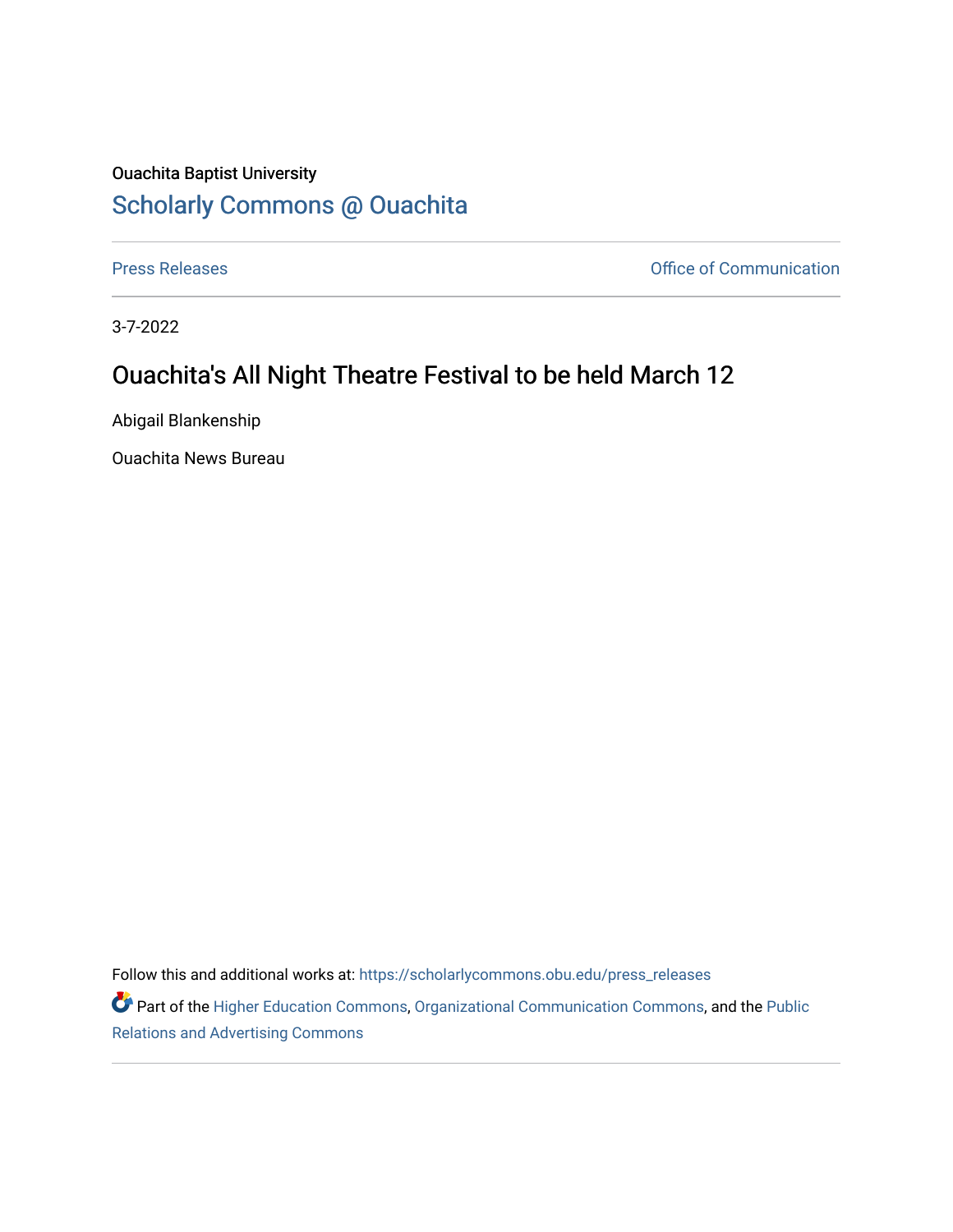## **BAPTIST UNIVERS**



For immediate release **Ouachita's All Night Theatre Festival to be held March 12** *By Abigail Blankenship* March 7, 2022 For more information, contact OBU's news bureau at [newsbureau@obu.edu](mailto:newsbureau@obu.edu) or (870) 245-5208

ARKADELPHIA, Ark.—Ouachita Baptist University's Department of Theatre Arts will present its 22nd annual All-Night Theatre: A 10-Minute Play Festival on Saturday, March 12, at 7:30 p.m. in Verser Theatre. The festival, hosted by Ouachita's chapter of Alpha Psi Omega national theatre honor society, is run entirely by students. Performances are free and open to the public.

The festival showcases what students can achieve through a unique, collaborative process. First, student playwrights may submit original works no more than 10 minutes in length to be considered for the festival. A panel of anonymous faculty, staff and students judge the submissions, and those with the highest scores will be performed. Students may also choose to audition to act in a show, direct a show or assist behind the scenes. On the evening before the performances, students work all night to rehearse, memorize lines and prepare for each play.

According to Matthew Murry, visiting assistant professor of theatre arts at Ouachita, the shortened timeline to learn a script, plan lighting and design costumes brings excitement and challenges as students put together the necessary details for a production on an abbreviated timeline.